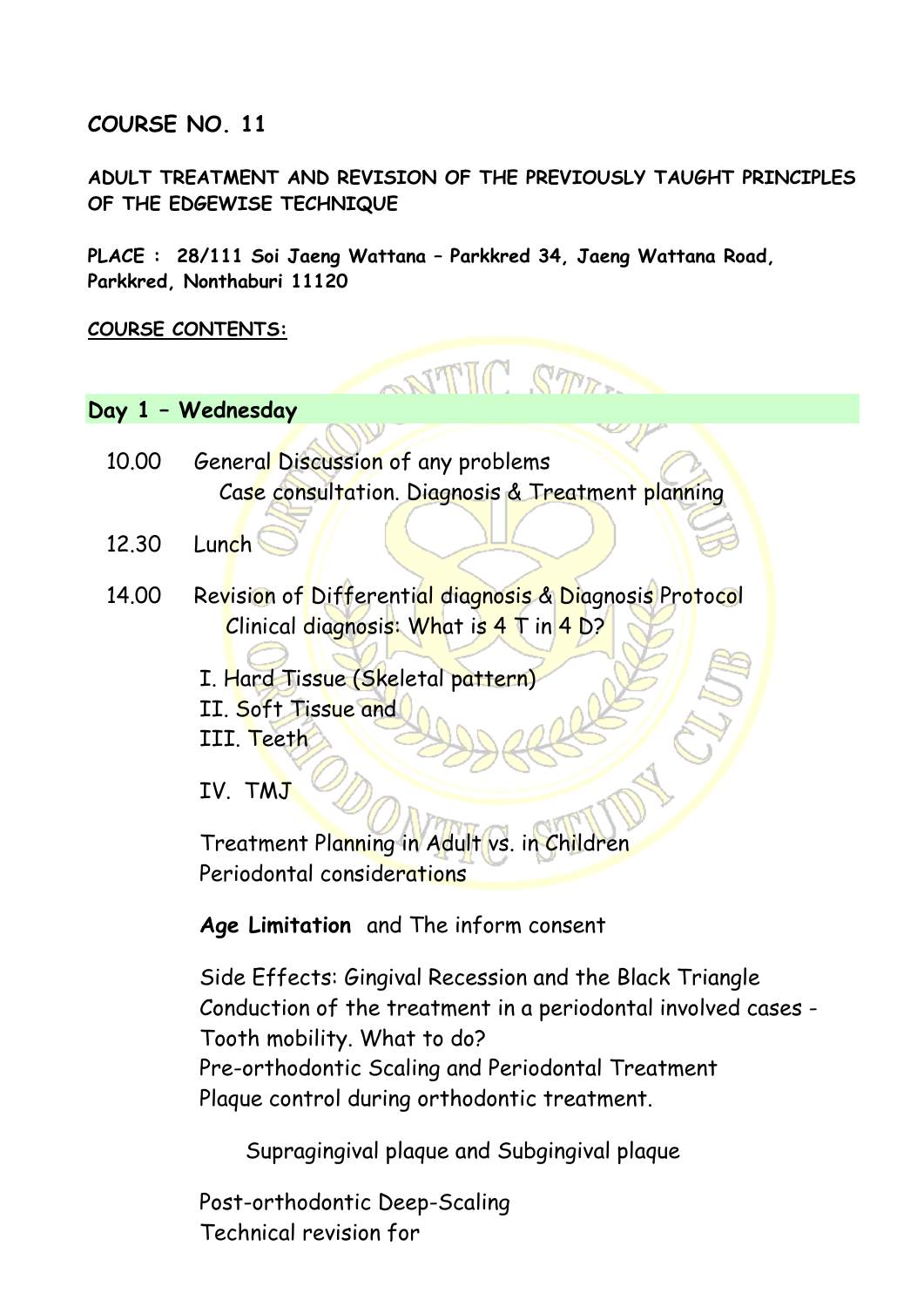Tooth Lost : Space opening or maintaining or Closing Space Opening Technique: How to use the Key?

The mandibular incisor position

 Coil spring, 016x016 Expansion combination loops Retraction technique for max. anteriors. See Biomec. Manual Headgear effects in Adult. What about TPA?

Up-righting of the molars: Technical and side effect Wire bending at the extraction site

**Bone : See detail in Course No. 13**

# **TYPODONT SET UP**

Please set up your Typodont in Class I Molar relationship with anterior crowding of both arches.

Deep over-bite, Unilateral high canine eruption (not too high),  $\#35$  or  $\#$  45 are partially embeded. Band all 2nd molars

One of mandibular molar may lost and the mand. 2nd molar is mesially tipped and space loss

## 18.00 **Class finish**

## **Day 2 - Thursday**

9.45Biomechanics for Deep-bite and Open bite cases

Bite opening & bite closing

Case Demonstration Non-Extraction, Decrowding Technique

Free the mandible - Maxillary Bite plate

Extraction vs. Stripping (IER) in Adults Extraction pattern and timing in Adult vs. in Children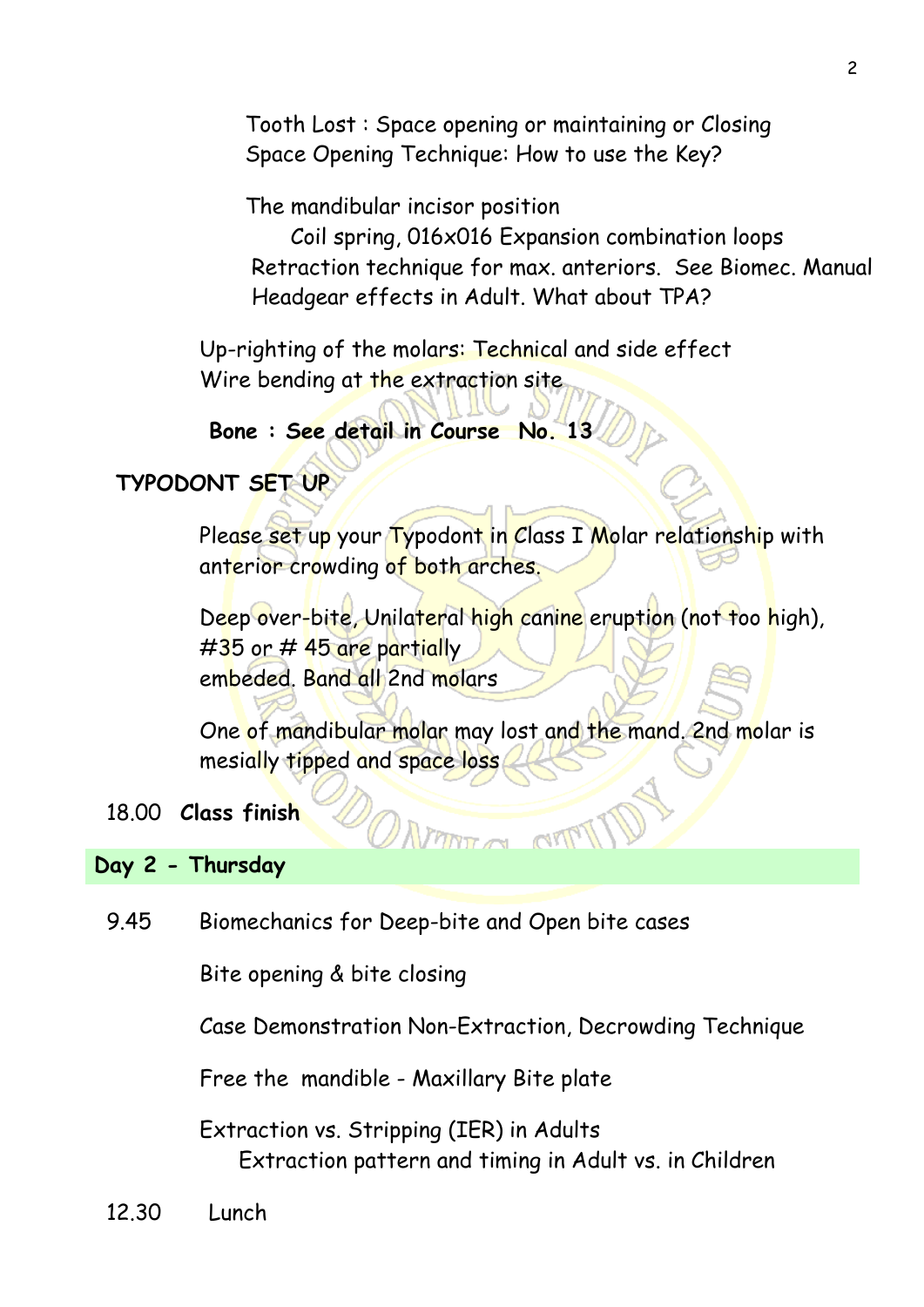14.00Wire bending Exercise : 0.016" SS leveling arch wire

0.016" x 0.016" SS Intermediate arch wire (or 0.016"x0.022" TMA) with intrusion/extrusion steps ( 0.016" x 0.016" SS contraction arch wire)

Midline Correction with 0.016"x0.022" SS with 3 contraction loops arch wire

Torque control in the anterior segment

0.016" x 0.022" or 0.017" x 0.022" SS contraction arch wire

Biomechanics for open-bite cases ( Revision ) & Vertical control by extraction for bite closure:

 The Wedging Principle Bending Steps and Bracket positioning in open-bite case Vertical elastics, Short vs. Long Class II elastics High pull headgear, High pull chin cap

Conclusion: Mechanotherapy for Class I, Class II and Class III treatment

**18.00 Class finish**

## **Day 3 - Friday**

**9.30** Monitoring of the host response

Conclusions: The Adjustment phase

- 1. Final tooth positioning
- 2. Close the rest of space
- 3. Fine tuning of the intercuspation (occlusion)

Marginal ridge relationship leveled and Midline Correction Stripping and selective grinding

Over-correction. The role of finishing with Superclass I Molar relationship.

Why leave the finishing arch wires in place for at lease 6 –9 months.